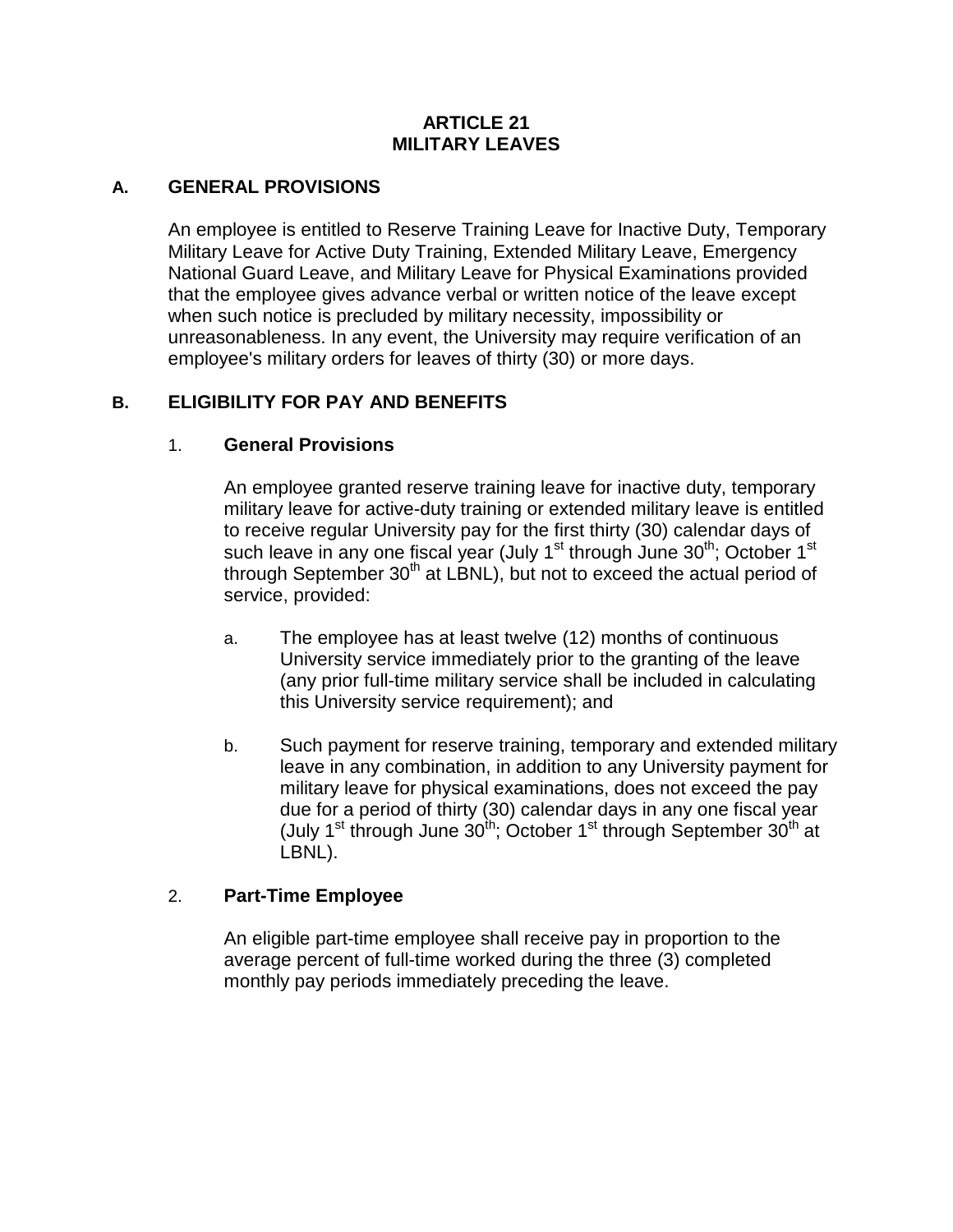#### 3. **Ineligible Employee**

An employee not eligible for military leave pay may have such absence charged to accrued vacation or accrued compensatory time off, or the military leave may be without pay.

# 4. **Service Credit And Benefits**

An employee on temporary military leave for active-duty training or extended military leave, who is not on pay status shall receive length-ofservice credit, provided that the employee returns to University service at the expiration of the leave in accordance with applicable State and Federal laws. Such employee shall accrue vacation and sick leave and receive holiday pay only in accordance with Article 43 - Vacation Leave, Article 39 - Sick Leave, and Article 12 - Holidays. If on pay status, provided that the employee returns to University service at the expiration of the leave in accordance with applicable State and Federal Laws, the employee shall receive regular benefits. Retirement benefits and service credit shall be continued in accordance with the provisions of the applicable retirement system regulations. Health benefits may be continued at the employee's request and expense for the time period outlined under the University's group insurance regulations.

# **C. RESERVE TRAINING LEAVE FOR INACTIVE DUTY**

Reserve training leave for inactive duty shall be granted to any employee who, as a member of a reserve component of the United States Armed Forces, must perform inactive duty such as weekly or monthly meetings or weekend drills.

# **D. TEMPORARY MILITARY LEAVE FOR ACTIVE-DUTY TRAINING**

Temporary military leave for active-duty training shall be granted to any employee who, as a member of a reserve component of the United States Armed Forces, is ordered to full-time active military duty for training for a period not to exceed 180 days, including time spent traveling to and from such duty.

# **E. EXTENDED MILITARY LEAVE**

Extended military leave shall be granted to an employee who enlists or is ordered into active duty in the United States Armed Forces or a reserve component or who is ordered into active Federal military duty as a member of the National Guard or Naval Militia. Such leave shall be granted for active-duty service of any length or for active-duty training more than one-hundred eighty (180) days.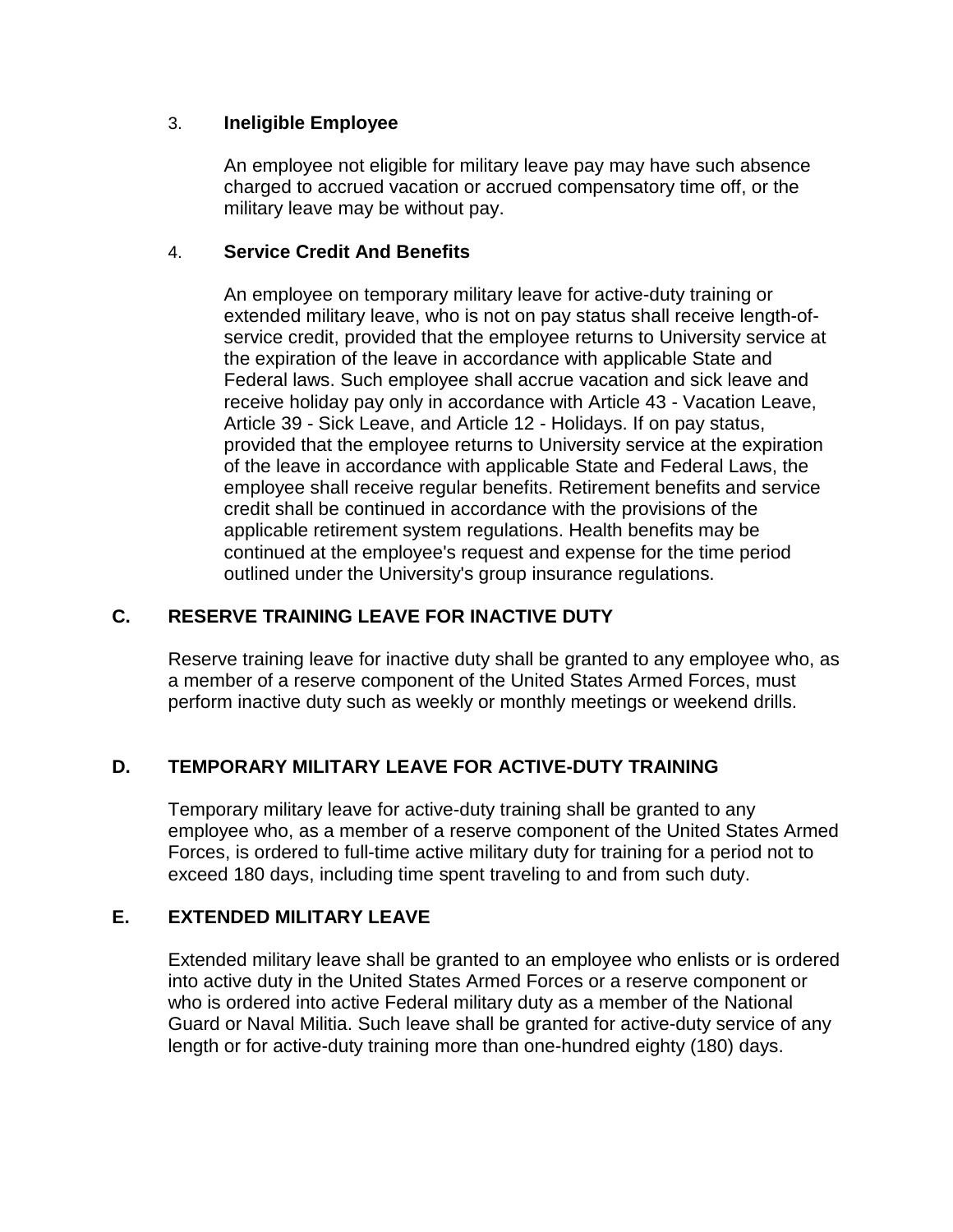#### 1. **Period Of Leave**

An employee shall be granted extended military leave for the initial period of enlistment, service, or tour of duty for a period not to exceed five years. In addition, leave shall be granted for a period up to six (6) months from the date of release from duty if the employee requests such extension.

# 2. **Service Credit And Benefits**

An employee granted extended military leave shall receive a lump-sum payment for earned salary, accrued vacation, and accrued overtime or compensatory time off. Upon written request, an employee may elect to retain accrued vacation on the records for a period not to exceed onehundred eighty (180) days. Vacation credits retained on the records in excess of one-hundred eighty (180) days shall be paid out at the pay rate in effect at the time of payment, taking into account any salary increases that may have occurred in the previous one-hundred eighty (180) day period. Sick leave credit shall be retained on the records.

# 3. **Probationary Employee**

An employee who was serving a probationary period at the time extended military leave became effective shall be required to complete the probationary period upon reinstatement.

- a. If the probationary employee served in active military service for a period of more than thirty (30) days, s/he shall not be separated from employment by management action except for cause for six months from the date of reinstatement.
- b. If the probationary employee served in active military service for a period more than one-hundred eighty (180) days, s/he shall not be separated from employment by management except for cause for one year from the date of reinstatement.

# **F. EMERGENCY NATIONAL GUARD LEAVE**

Military Leave shall be granted to an employee who as a member of the National Guard is called to active duty during a state of emergency by proclamation of the Governor of the State of California. An employee who as a member of the National Guard is called to active federal military duty at the request of the President of the United States is not eligible for emergency National Guard leave, but shall be granted extended military leave as set forth in Section D.